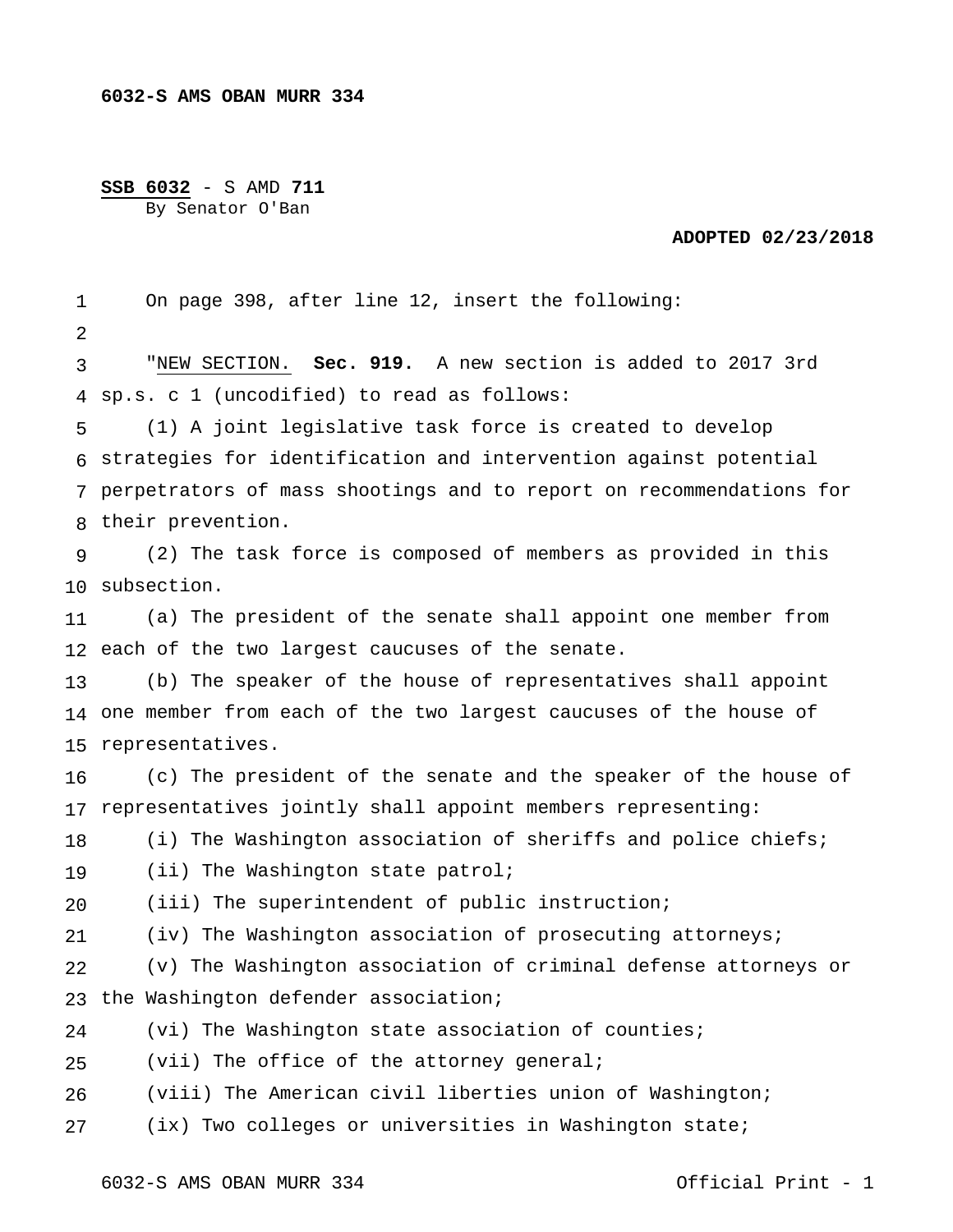(x) The superior court judges' association; and

 (xii) The administrative office for the courts.

 must be invited to sit on the task force. (d) No less than two family members of victims of mass shootings

 regarding: (3) The task force shall assess and make recommendations

 associated with K-12 schools and colleges and universities; (a) Strategies to identify persons who may commit mass shootings

 experiencing a mental health crisis; (b) A survey of services around the state available for those

 against potential perpetrators or confiscating their firearms; and address the problem of mass shootings. (c) A survey of state and federal laws related to intervening (d) Strategies used by other states or recommended nationally to

 of the task force no later than June 2018. (4) The legislative membership shall convene the initial meeting

 findings, recommendations, and proposed legislation, to the appropriate committees of the legislature by December 1, 2018. The report shall consider the following strategies: (5) The task force shall submit a report, which may include

 protection orders as a means of avoiding mass shootings; (a) Promoting to the public the availability of extreme risk

 enforcement, mental health experts, and other appropriate parties who could be mobilized to intervene and prevent a potential crisis at a school or institution of higher learning; and (b) A rapid response interdisciplinary team compromised of law

 access to firearms by those suffering from a mental illness that are consistent with the individual right to bear arms. (c) Whether reasonable restrictions should be imposed on the

 senate committee services and the house of representatives office of program research. (6) Staff support for the task force must be provided by the

 travel expenses in accordance with RCW 44.04.120. Nonlegislative (7) Legislative members of the task force are reimbursed for